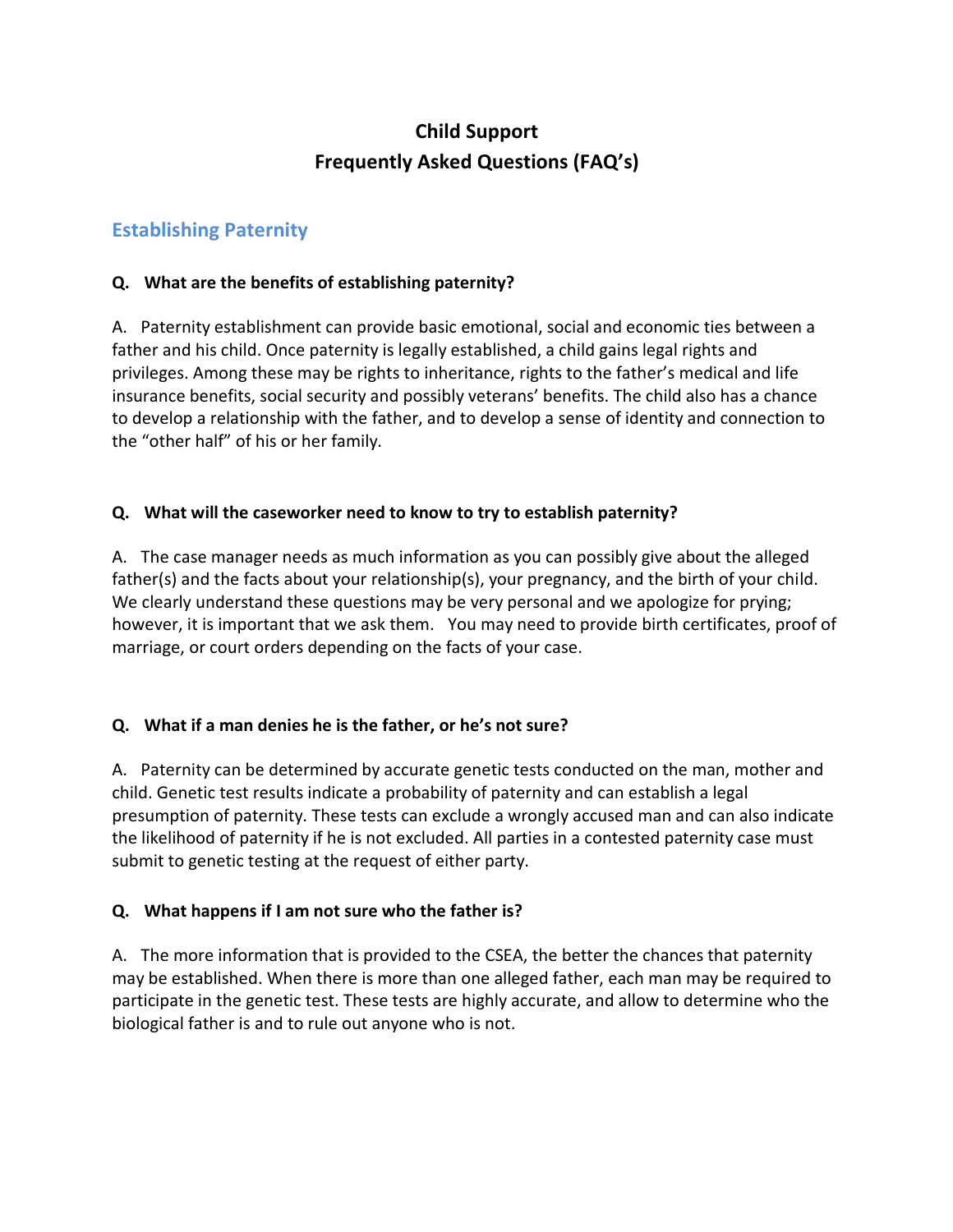# **Q. Who is an alleged father?**

A. An alleged father is a man who is believed to be or believes himself to be the natural father of a child but a final and enforceable determination of paternity regarding that man and child does not exist.

# **Q. Who can request paternity establishment services from Marion County CSEA?**

A. Either the child's mother, a man alleged or alleging himself to be the father, the child or child's legal guardian, may request the establishment of paternity through the Marion County CSEA for a child born out of wedlock for which paternity has not been determined.

# **Q. How is paternity established?**

A. Paternity can be established in Ohio by completing an "Acknowledgement of Paternity Affidavit", by an Administrative Order based on genetic testing results, or by Court Order.

# **Q. When and where is the paternity acknowledgement signed?**

A. When a child is born, designated hospital staff will offer to assist with completing the Paternity Acknowledgement Affidavit as long as both parents agree and are willing to sign stating that a particular man is the father of a child. The hospital will forward the Affidavit to the Central Paternity Registry, free of charge.

If anyone is presumed to be the father or if both parents are not willing to sign the document then the hospital cannot assist with the signing of the Paternity Acknowledgement Affidavit. If a man is "not" the father, he must "not" sign the Affidavit. If the man and woman are married to each other, the Affidavit must "not" be signed. Keep in mind that this is a legally binding document, signed under oath. Please read it very carefully and provide only truthful information.

# **Q. Can I change my mind after the Paternity Acknowledgement is signed?**

A. Yes. Either party may change their mind and request the CSEA to "rescind" the Paternity Acknowledgement Affidavit. This can be requested but no later than 60 days after the date of the latest notarized signature and the rescission process must be completed at the Marion County CSEA. After 60 days, an Acknowledgment of Paternity Affidavit is considered to be a final and enforceable determination of paternity.

# **Q. How does genetic testing work?**

A. Genetic testing is a quick and painless way to establish paternity. A trained technician will collect the DNA by using the buccal swab (a large cotton swab) method by which a genetic sample will be collected by swabbing the inner facial cheek of the mother, the mother of the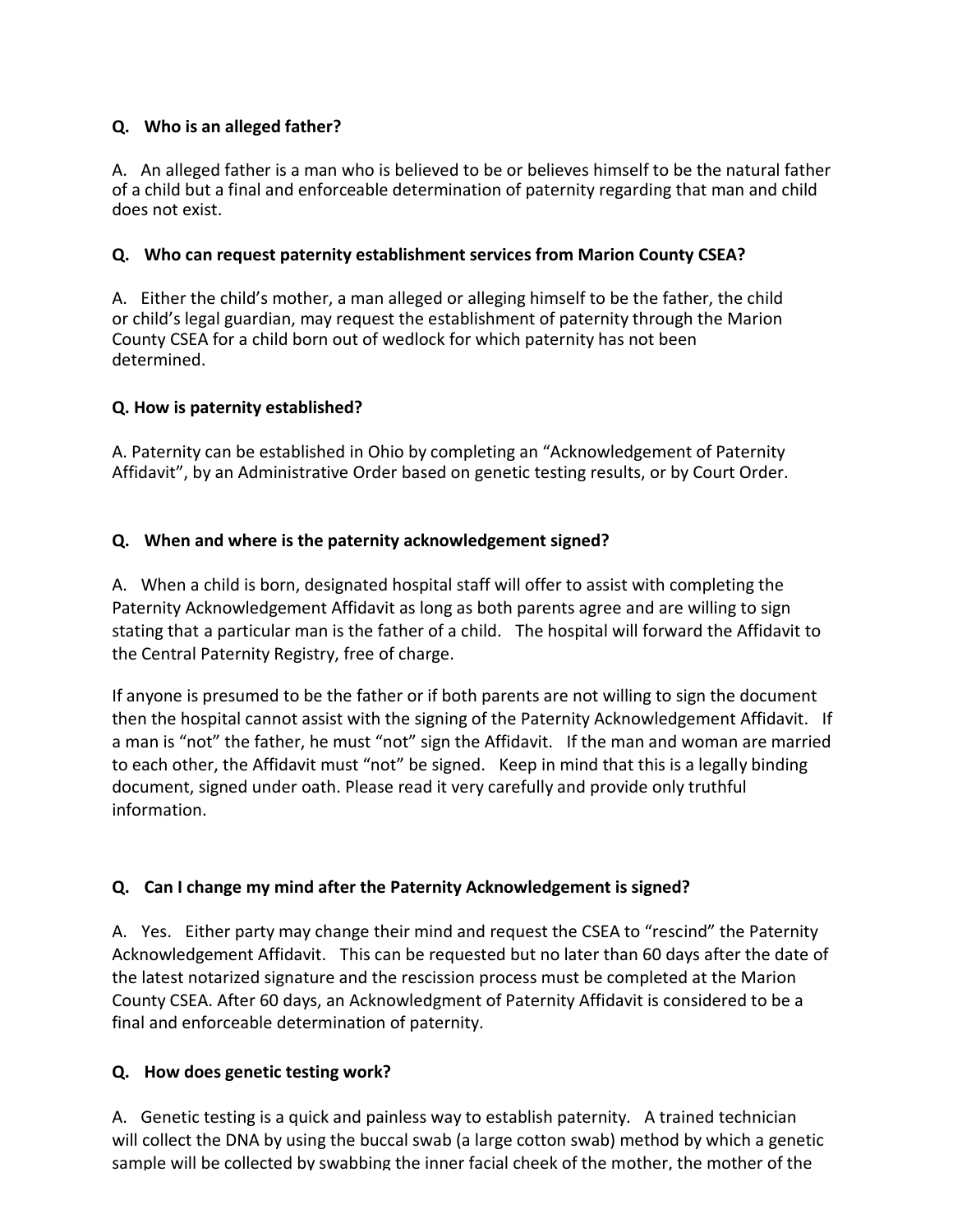# **Q. How long will it take to get the results of my genetic testing?**

A. Generally it takes two to three weeks after the last necessary party is tested for the CSEA to have access to the results. The test results will be mailed to the last known address.

# **Q. What is the cost for genetic testing?**

A. If paternity has not already been established there is no cost for genetic testing. If paternity has previously been established by any method, you may be required to pay for testing. Contact the CSEA for further details of your case.

# **Q. What will happen when the genetic test results come back?**

A. The state of Ohio requires a finding of 99% or higher to establish paternity. Upon receipt of a genetic test result of 99% or higher the Marion County CSEA will issue an administrative order of paternity and would likely set the case for an administrative child support hearing to establish a child support order.

If the result is returned at 0.00% the Marion County CSEA would issue an administrative order of non-paternity and then close the case for the alleged father.

# **Establishing a Child Support Order**

# **Q. How does a child support get established?**

A. Generally, after establishing paternity, the issue of support is considered. A case manager will send out a Notice of an Administrative Hearing to establish a child support order. Each party will be directed to bring to the Hearing, for example, income tax returns, pay check stubs,

specific insurance premium documentation, and/or day care cost documentation. A more specific list of requested information will be sent to each party before the Hearing. The Hearing Officer, while completing the Ohio Child Support Guidelines Worksheet, will use the information provided by the parties. If the information is not provided, the Hearing Officer may be required

to use available outside sources to obtain employment information.

As long as the parties agree with the results, the Administrative Hearing Officer will prepare the appropriate court documents for your signature and filing.

If the parties disagree with the recommendations, the case will be set for court, at no expense to either party.

NOTE: The CSEA does not have the authority to deviate from the Ohio Child Support Guidelines, to issue any orders with respect to parenting time, visitation or to reallocate the tax exemption for the minor child(ren). You must petition the court for this relief.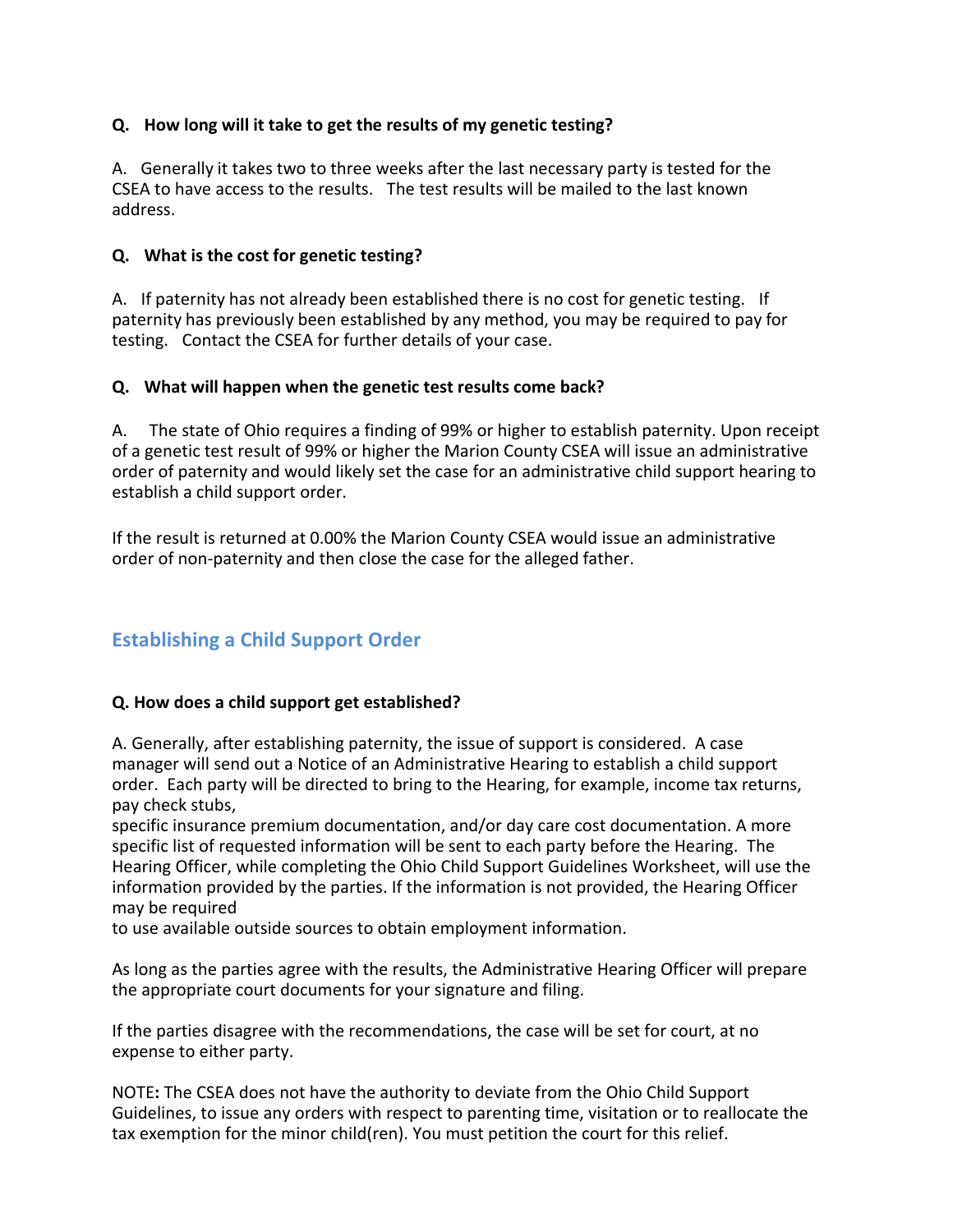#### **Q.** How is the amount of support determined?

A. The law requires all orders for support to be calculated using the Ohio Child Support Guidelines. The Ohio Child Support Guidelines Worksheet can be found in Ohio Revised Code

3119.01. The Guidelines Worksheet takes into consideration the combined income of both parties, in addition to other variables which would be explained in more detail at the Hearing. The Ohio Child Support Guidelines also have a built-in table, if you will, to determine what the appropriate child support obligation of both parents should be once all the factors are taken into consideration.

#### **Q.** Does the Guidelines Worksheet factor in bills such as rent, mortgage, credit cards, **clothing, expenses, etc.?**

A. No, these items are not permitted as deductions on the Ohio Child Support Guidelines Worksheet. Generally, the courts have a greater discretion in deviating from the Ohio Child Support Guidelines, although the Court typically fully supports the Guidelines.

# **Enforcing the Support Order**

# **Q. What does it mean to be in default of a Child Support Order?**

A. If you owe (or are behind) more than one month's child support, you are in default of your support order. A default Notice will be sent to your last known address. Upon receipt of this notice, if you find that you do not agree with the notice, you may request an administrative hearing, within seven days. If you do not request a Hearing on the matter, a final and enforceable determination of default will be determined with severe consequences. Please read the Default Notice very carefully.

# **Q. What Administrative Enforcement measures can the Marion County CSEA take?**

A. If a final and enforceable determination of default has occurred on a case, the Marion County CSEA may utilize any or all of the following administrative enforcement techniques to collect the delinguent support:

- Issuance of a Revised Income Withholding Order (IWO) to your employer to deduct an additional payment toward the arrears at the rate of 20% of the current support amount
- Interception of Federal and State tax refunds, including joint returns
- Reporting delinquent accounts to the Credit Bureau
- Suspending drivers, recreational and professional licenses
- Wanted Posters
- Freezing and seizing bank accounts held in a financial institution through the Financial Data Match Program (FIDM)
- issuing an order to seek work

In addition to these administrative enforcement tools the CSEA may also take judicial action through civil contempt charges or criminal non-support w/ a warrant issued.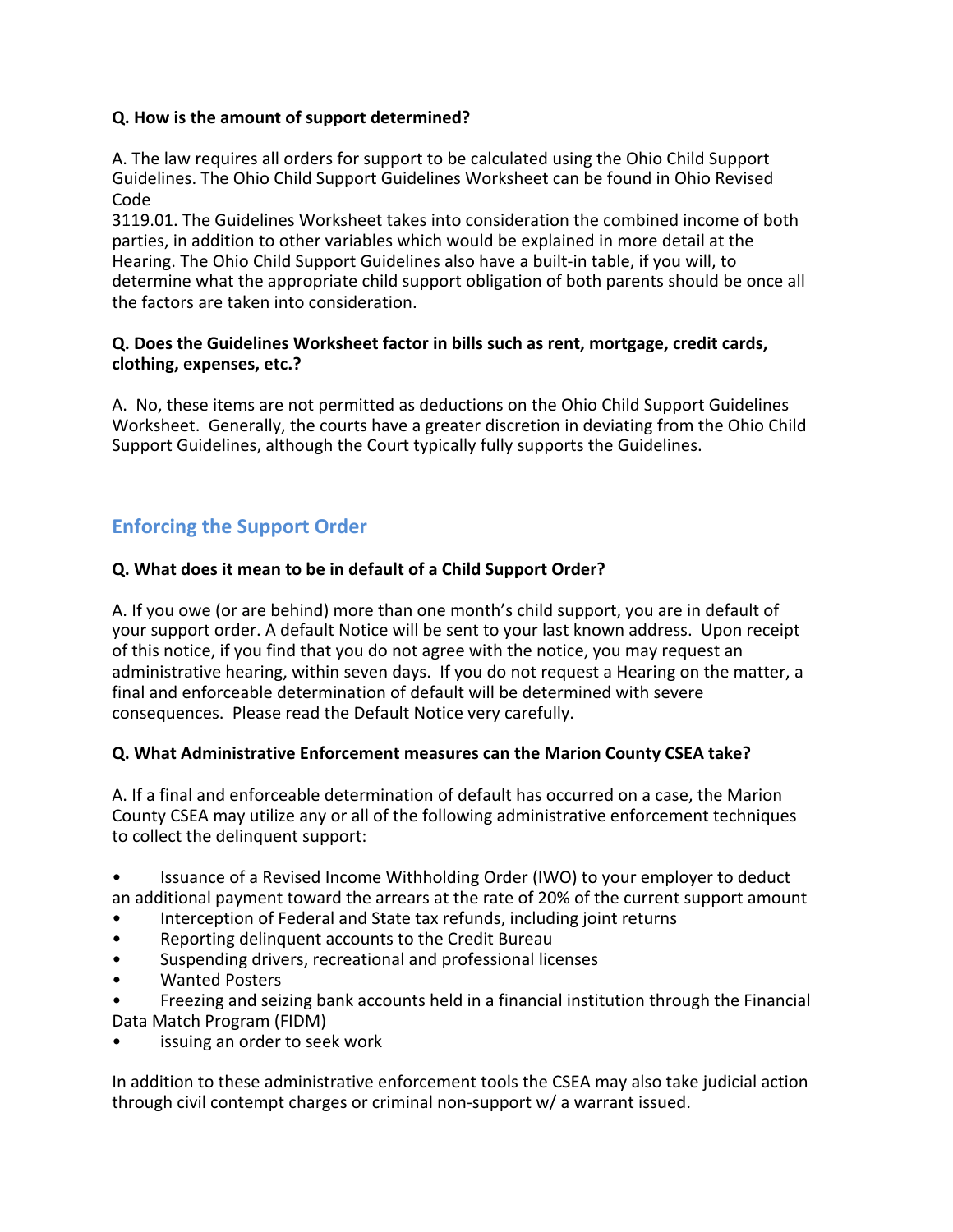#### **Q.** My child is over 18 and the other parent owes me \$15,000 in arrearages or back due support. Will the Marion County CSEA collect this money for me?

A. Yes, our agency will make various attempts to collect all back child support until paid in full. Different rules apply to court orders from other states. Please contact the CSEA for additional information.

#### **Q.** What if the other party is collecting unemployment compensation. Can child support **payments be deducted and sent to me?**

A. Yes, Unemployment compensation benefits can be withheld for child support.

# **Child Support Payments**

#### **Q.** Why is the amount of my last check of the month different or less than usual?

A. Typically, once an obligor's "current" monthly obligations are met, remaining funds will begin to allocate to administrative fee arrears. Often this means that the custodial parent will get a smaller check at the end of the month when processing fees are deducted.

#### **Q.** As a child support obligor, where do I send my payment?

A. Obligors must send their payments to Ohio Child Support Payment Central, PO Box 182372, Columbus, OH 43218.

#### **Q.** Can I still make my payments at the CSEA?

A. We strongly encourage that you mail your payment to OCSPC (above) to avoid any delay in payment processing.

#### **Q.** Where do I call regarding whether my payments have posted?

A. Please call the Ohio Office of Child Support voice response unit (VRU) at 1-800-860-2555.

#### **Q.** What if I mistakenly mail my payment to the CSEA instead of Ohio Child Support **Payment Central (OCSPC)?**

A. The Marion County CSEA will forward the payment to OCSPC for you. This will cause a delay in the amount of time it takes for your payment to process. If this becomes a regular occurrence our agency will contact you to correct the situation.

#### **Q.** How long does it take for payments to begin once an income withholding order is sent **to my employer?**

A. Typically, the process takes 3-4 weeks; however, depends on your employer's payroll schedule. Your employer has 2 weeks to fit the order into their payroll schedule. Once the employer withholds the payment, the employer has 7 days to send the payment to OCSPC. However, most employers will send the money to OCSPC immediately after withholding.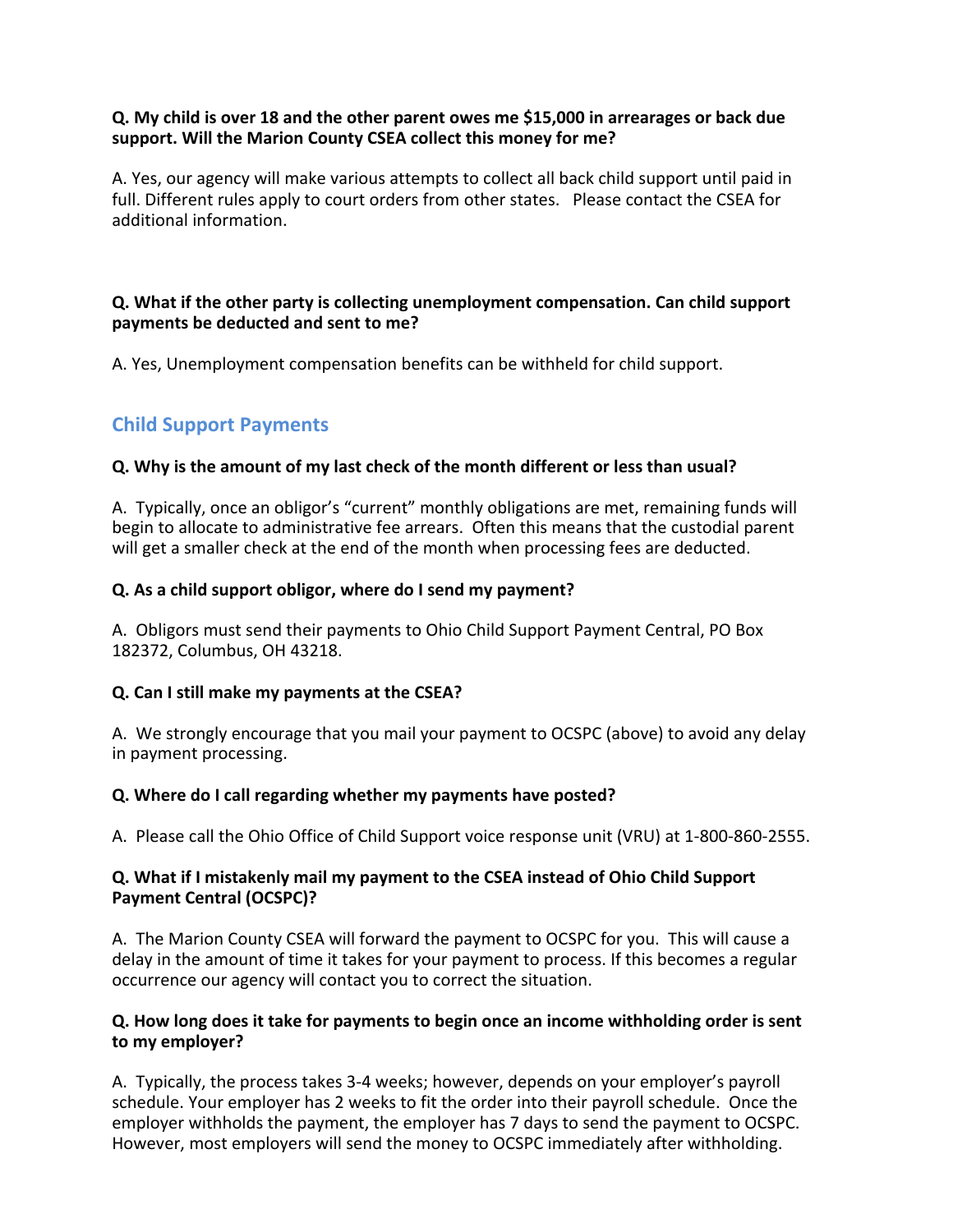your case, you must pay on your own and send your obligation into OCSPC until you see the money withheld from your check. This will also prevent an ordered payment to arrears and any Tax Offset potential.

#### **Q.** Is there a limit to the amount of money that can be taken from my paycheck for child **support?**

A. The amount that can be withheld from an employee's disposable wages is limited by the Federal Consumer Credit Protection Act. The employer may withhold 50% of your disposable income if an obligated parent has a second family and 60% if there is no second family. These limits are each increased by 5%percent (to 55% and 65%) if payments are in arrears for a period equal to 12 weeks or more. This does not relieve you from being responsible for paying your entire child support order. Disposable earnings are typically your gross income minus any mandatory taxes (federal, social security, state, local)

#### **Q.** If I am self-employed, how can I have my payments withheld?

A. Marion County CSEA can assist with the setup of a direct withdrawal from your bank account.

#### **Q.** How long will it take the payment to process?

A. OCSPC reports that payments will be processed within 48 hours. Holidays and Month-End processing may cause further delay.

# **Modification (Review & Adjustment) of Child Support**

#### **Q. When and why should I ask for a review/modification?**

A. A review is typically requested due to the fact that one party may wish for the support order to decrease where the other party may wish for the support order to increase. If you wish to request a review, complete and submit the form, JFS 01849, from our website.

A review may be requested every 36 months from the date the previous order was filed. The State Office of Child Support (OCS) will send notification via mail that your case qualifies for the 36 month review.

You may also request a review prior to the 36 month timeframe when one or more of the fourteen (14) criteria are met that is listed on the JFS 01849.

If a request for a review is made prior to the 36 month timeframe and Marion County CSEA does not receive sufficient evidence supporting the request, the CSEA may deny the request.

# **Q. How soon will I know if my request has been approved?**

A. Marion County CSEA will respond within the allotted 15 days from the date that we receive the request. (The CSEA must respond in three (3) business days when members of the military request a temporary adjustment as a result of being called to active duty.)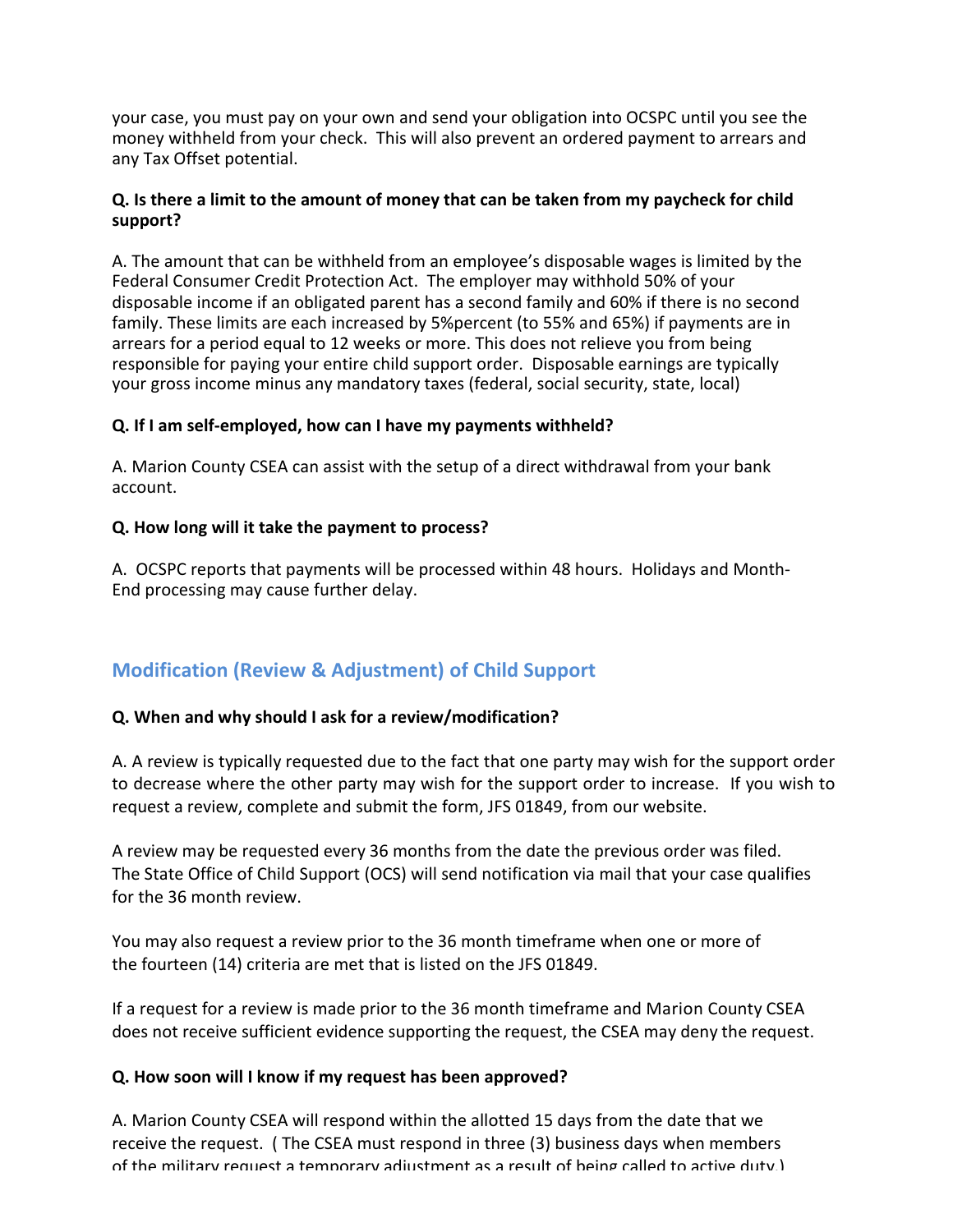The CSEA will send notification of the date of the scheduled desk review or a denial notice if the case does not meet the criteria. Each party will be given 45 days to submit the necessary documentation to complete the review. Upon completion, the caseworker will send to both parties the Administrative Review Recommendation.

### **Q. Do I need to be present for the Administrative Review?**

A. No. The Administrative Review is a non-oral hearing and will be conducted by the case manager without either party present.

#### **Q. Do I need to send original documents?**

A. Please return the original Affidavit (JFS 07606); however, you may provide copies of supporting documents.

# **Termination of Child Support**

#### **Q. When should my child support order terminate?**

A. Current state law generally provides that child support continues until a child reaches the

age of 18 and graduates, whichever occurs last but not to exceed the 19<sup>th</sup> birthday, unless otherwise addressed differently in a Divorce or other Court entry. The support order will also remain in effect beyond age 18 as long as the child is attending an accredited high school on a full-time basis.

#### **Q. What are other reasons a child support order could terminate?**

A.

- $\cdot$  Death of the child
- $\cdot$  Marriage of the child
- $\cdot$  Deportation of the child
- $\cdot$  Emancipation of the child from his/her parents through a Court of Law
- $\cdot$  A change in the physical or legal custody of the child
- Child's enlistment in the armed forces

Other appropriate circumstances may exist as approved by the Court.

# **Q. How does the CSEA know when to terminate support for the child?**

A. According to Ohio Revised Code 3119.87, the residential parent is required to notify the Marion County CSEA of any reason a child support order should terminate and the nonresidential parent may report the change. It is often advantageous for either parent to report the change to avoid any potential overpayment to the other. The termination can be reported by completing the Emancipation Affidavit found on the Marion County CSEA's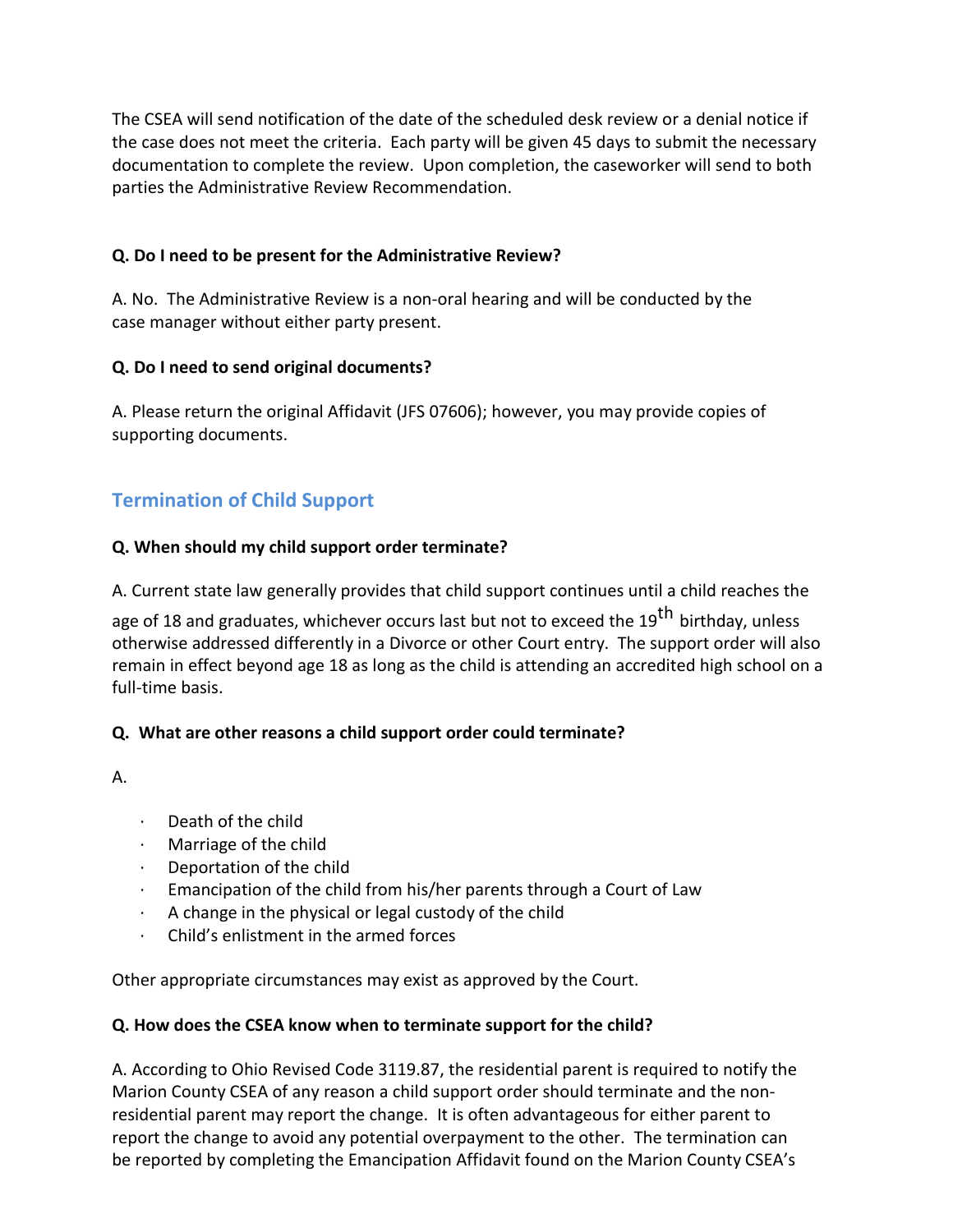The Marion County CSEA also reviews a report each year in an attempt to identify as many cases as we possibly can that may require termination. If a child is graduating from high school, it is recommended that a parent to report it to the CSEA at least two months in advance to help ensure that the case is terminated timely.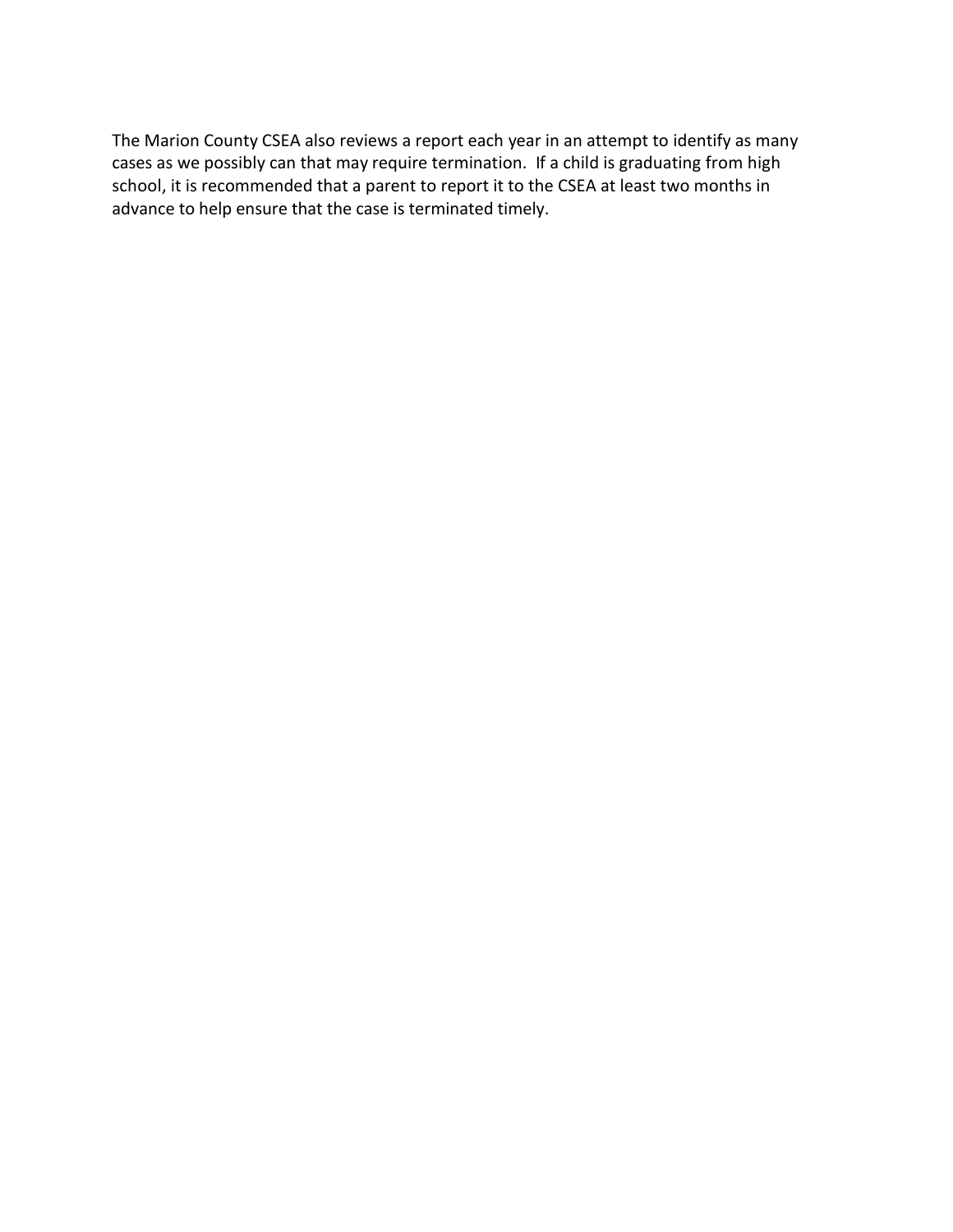### **Q. How will I know if a termination is occurring on my case?**

A. Upon notice that a child support order may terminate for a particular child, the CSEA will conduct an investigation. Upon completion of the investigation the CSEA will send both parties an Administrative Termination Recommendation or a Notice of Continuation depending on the results of the investigation. This will be mailed to the last known address.

Parents are encouraged to respond to the Termination Notice or to the Notice of Continuance, issued by the CSEA as soon as possible, if, indeed, either party disagrees with either notice.

#### **Q. How long does this process take?**

A. Unfortunately, due to the time frames built into the procedure, the termination process can take up to 90 days to complete. The process is complete when the final order is filed with the appropriate court.

#### **Q. What if the child is adopted?**

A. Provide the Marion County CSEA with any documentation providing proof of adoption. If you do not have access to the documentation, provide as many details of the adoption as you possibly can in order for the CSEA to assist further. Adoption cases are extremely private and not considered public records. The CSEA may not be able to obtain records from the courts due to confidentiality.

This action may very well result in the termination of the current support obligation; however, it does not automatically erase any arrears that may be owed prior to the adoption.

# **Q. What if the child support obligor dies?**

A. If the party that pays support (obligor) dies and once the CSEA is made aware and is verified, the current support obligation will terminate upon the date of death. Any delinquent payments may be collected from the obligor's estate, if the CSEA is notified that an estate exists. The person obligated to receive support (obligee) may also want to explore any Social Security death benefits that may be available for the child of the deceased.

#### **Q. What happens when I still owe money or when I have overpaid my case?**

A. The Administrative Termination Recommendation will address both issues. If arrearages are still owed and the current support order is terminating an arrearage repayment amount will be included within the recommendation and will be ordered to be paid until the arrearage balance is paid in full. Likewise, if the amount of child support has been overpaid, the amount of the overpayment will be included within the recommendation. The obligor would need to contact the CSEA is he/she was interested in having the money repaid.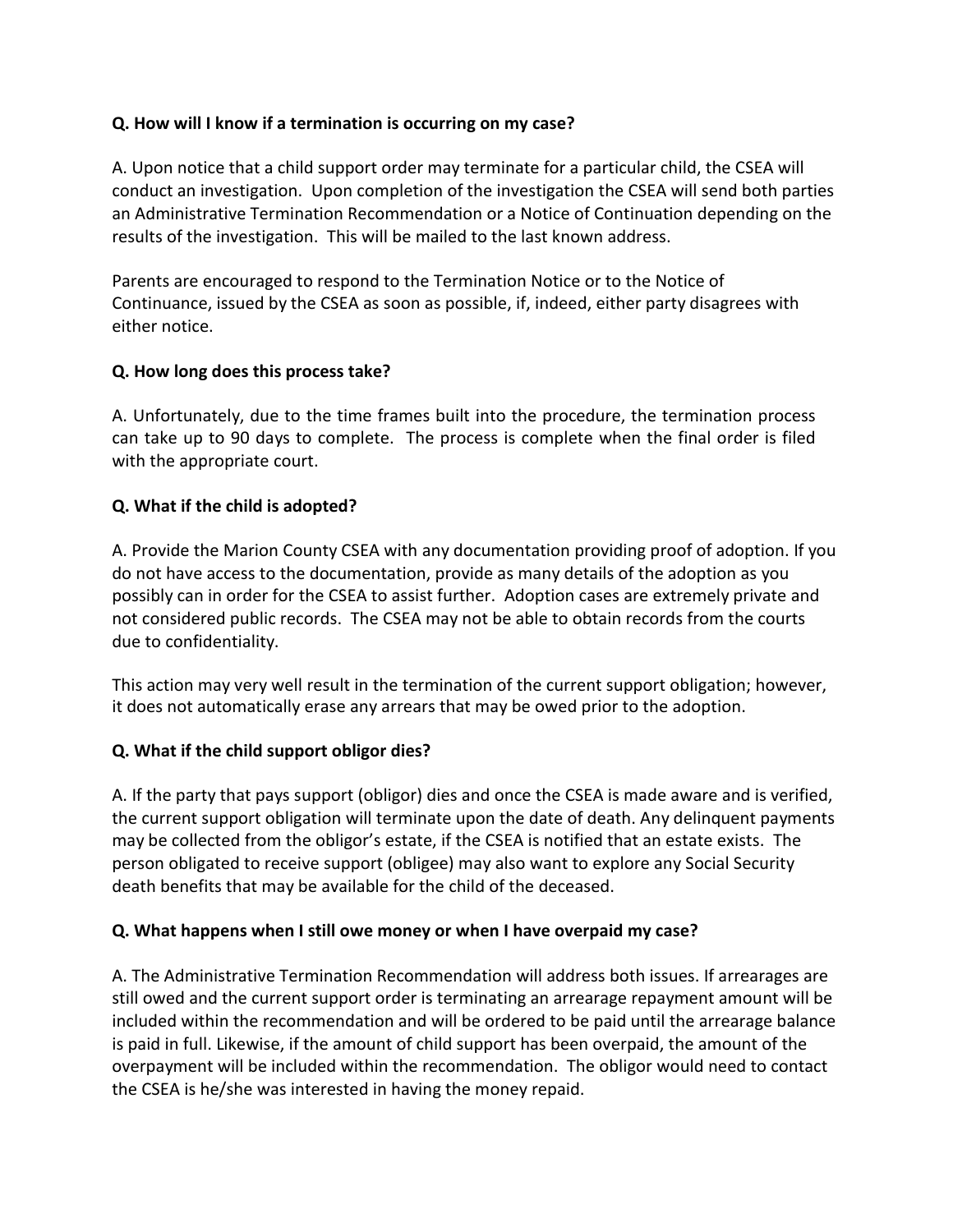# **Q. I received an Order to Escrow, what does this mean?**

A. The Marion County CSEA may utilize the escrow entry, when appropriate. Receipt of an Escrow entry indicates that during the CSEA's initial termination investigation, it was determined that in order to prohibit an overpayment on the case or to prohibit further overpayment on the case.

# **Q. What if I do not agree with Administrative Termination Recommendation or the Notice of Continuation?**

A. Both parties have the right to object to the Administrative Termination Recommendation or the Notice of Continuation by submitting to the agency, in writing, within 30 days from the date the Notice was mailed, the reason for requesting the hearing. Upon receipt of such a timely request, the Marion County CSEA will typically schedule an Administrative Hearing. If circumstances of the hearing request is determined to be beyond the scope of the CSEA, your request for Hearing could be scheduled with the Court.

# **Q. What happens at the Administrative Hearing?**

A. The Administrative Hearing will be conducted, very informally, by the Marion County Administrative Hearing Officer. Each party will be given an opportunity to speak to their concerns. Each party should bring any evidence to the hearing that they feel may be relevant to the case. The Administrative Hearing Officer will then make a decision and the results will be mailed to both parties within 10 working days.

# **Q. What if I do not agree with the Administrative Hearing Decision?**

A. Each party has the right to object to the Administrative Hearing Decision. The objection must be submitted to the Marion County CSEA within 7 days after the latest notice was mailed. Upon receipt of the objection, your case will then be scheduled for a court hearing.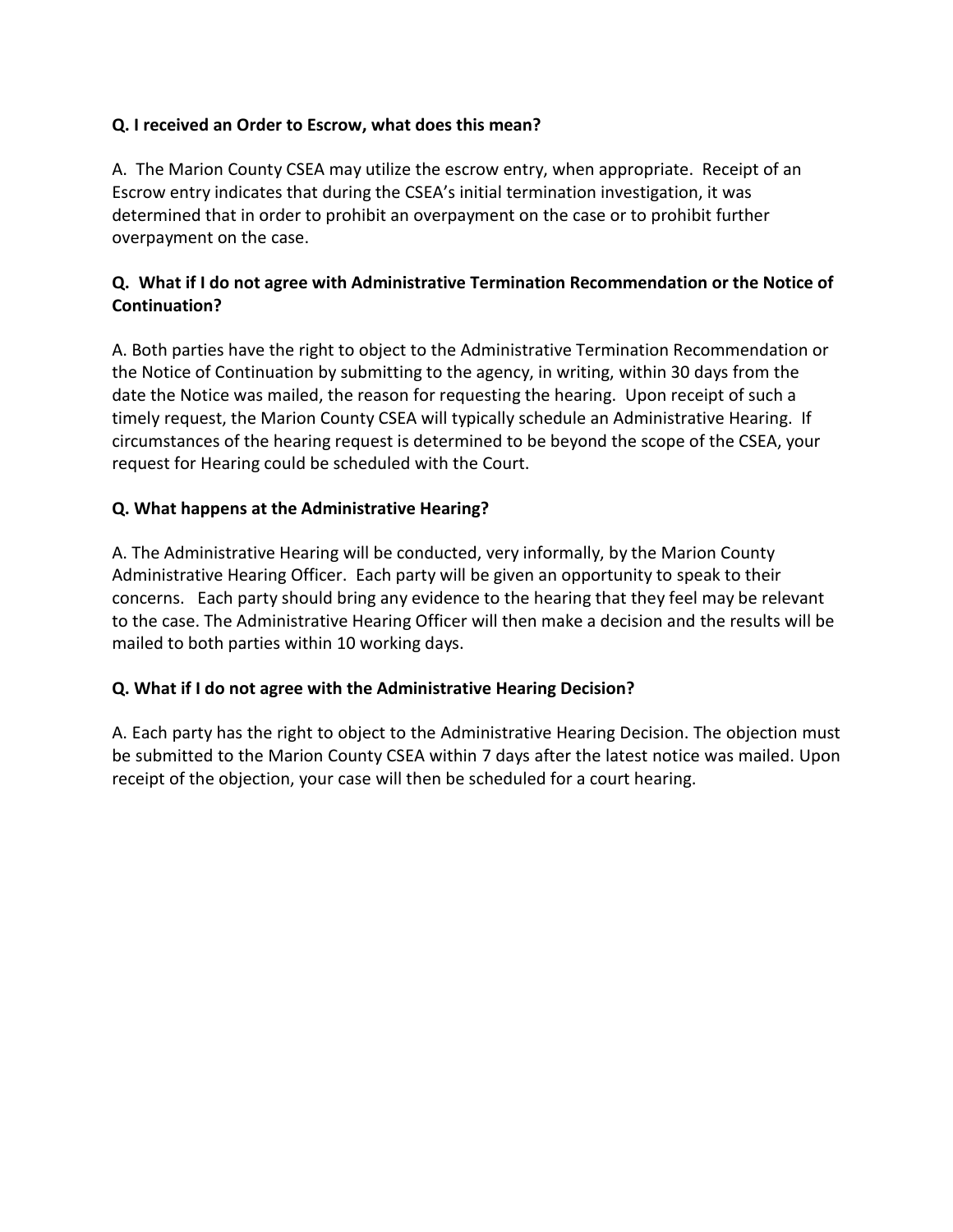# **Q. What happens if the non-requesting party does not return their documentation for the Administrative Review?**

A. Marion County CSEA may be able to obtain income information from governmental data bases so that a fair determination can be made.

# **Q. What happens if the requesting party does not return their documentation for the Administrative Review?**

A. Their request for a review will be denied for failing to cooperate.

# **Q. What if I do not agree with the Administrative recommendation?**

A. Each party has a right to object to the Administrative recommendation by submitting their objection in writing to their Case Manager within 14 days of receiving the recommendation.

# **Q. What should I bring to the Administrative Hearing?**

A. Each party will be given an opportunity to testify to each item on the Child Support Worksheet. Bring any additional information you wish to present to the Hearing Officer. All documents previously submitted will be available also. The Hearing Officer will review all of the evidence and issue a decision, to be sent to both parties.

# **Q. What if I do not agree with the Administrative Hearing Decision?**

A. If either party has an objection to the Administrative Hearing Decision, they have the right to request a Court Hearing on the matter. This must be done in writing to the CSEA Hearing Officer.

# **Q. How do I know when the Modification is complete?**

A. The Modification is complete when the final order has been filed with the appropriate court. The paperwork you receive during this process will alert you to the various time frames.